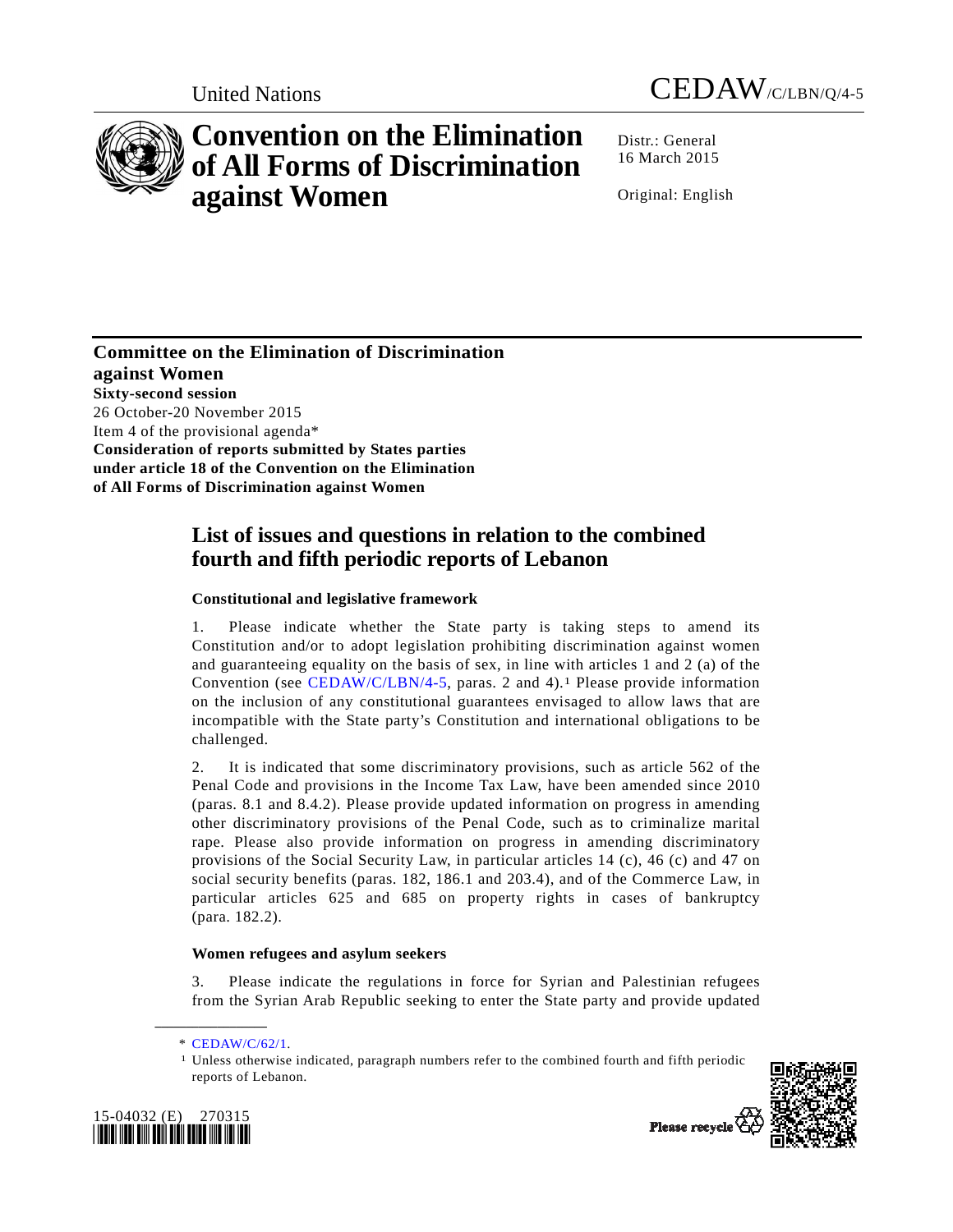data, disaggregated by sex, on how many such refugees are in the State party. Please provide information on measures in place to protect refugee and asylum-seeking women and girls from gender-based violence, including sexual violence, and to protect refugee girls from child and forced marriage, which is often imposed by their families in the belief that doing so will protect them. Please also indicate which type of support services are provided for women and girls who are victims of violence, such as accommodation, medical and psychological services and access to justice. Please also provide information on measures in place to ensure that the principle of non-refoulement is upheld for women and girls in need of international protection and indicate whether there are plans to establish a clear gender-sensitive legal framework for asylum seekers and refugees that explicitly includes genderrelated claims as grounds for asylum. Please provide updated information on the situation of Palestinian refugees in Lebanon, especially women, and on steps taken to ensure that they are able to fully exercise their rights, in particular to move about freely and to work.

#### **Access to justice**

4. Information is provided on several judicial decisions aimed at protecting the human rights of women (paras. 14-17.5). Please provide information on obstacles faced by women, including disadvantaged groups of women, to gaining access to justice in the State party. Does the State party ensure that women are not discriminated against by criminal, civil and religious courts? If so, how? Please provide information on measures in place to ensure that women have effective access to justice and reparations, in particular in cases of domestic violence (para. 66.2.5), and indicate whether the State party is considering establishing a State-sponsored legal aid programme. Please provide updated information on the establishment of a national human rights commission (paras. 12.2, 12.3 and 31).

#### **National machinery for the advancement of women**

5. Please provide information on the role of the National Commission for Lebanese Women in the implementation of the National Strategy for Women in Lebanon for the period 2011-2021 (paras. 32.1 and 109.1). Please indicate whether the organization has been provided with the authority, decision-making power and human and financial resources necessary to fulfil its mandate as the national machinery for the advancement of women, as was previously recommended by the Committee (see CEDAW/C/LBN/CO/3, para. 21). Please provide detailed information on the mandate of the gender focal points (paras. 24.2 and 186). Has a system of collaboration between the gender focal points and the national machinery been established, as was previously recommended by the Committee (see CEDAW/C/LBN/CO/3, para. 21)? Please also clarify the role and mandate of the Department of Women's Affairs of the Ministry of Social Affairs vis-à-vis the national machinery (para. 66.2.8). How do the two bodies coordinate?

#### **Temporary special measures**

6. Please provide detailed information on temporary special measures in place, such as quotas, benchmarks, targets and incentives, to accelerate de facto equality between men and women in all areas covered by the Convention, in particular in political and public life, education and employment.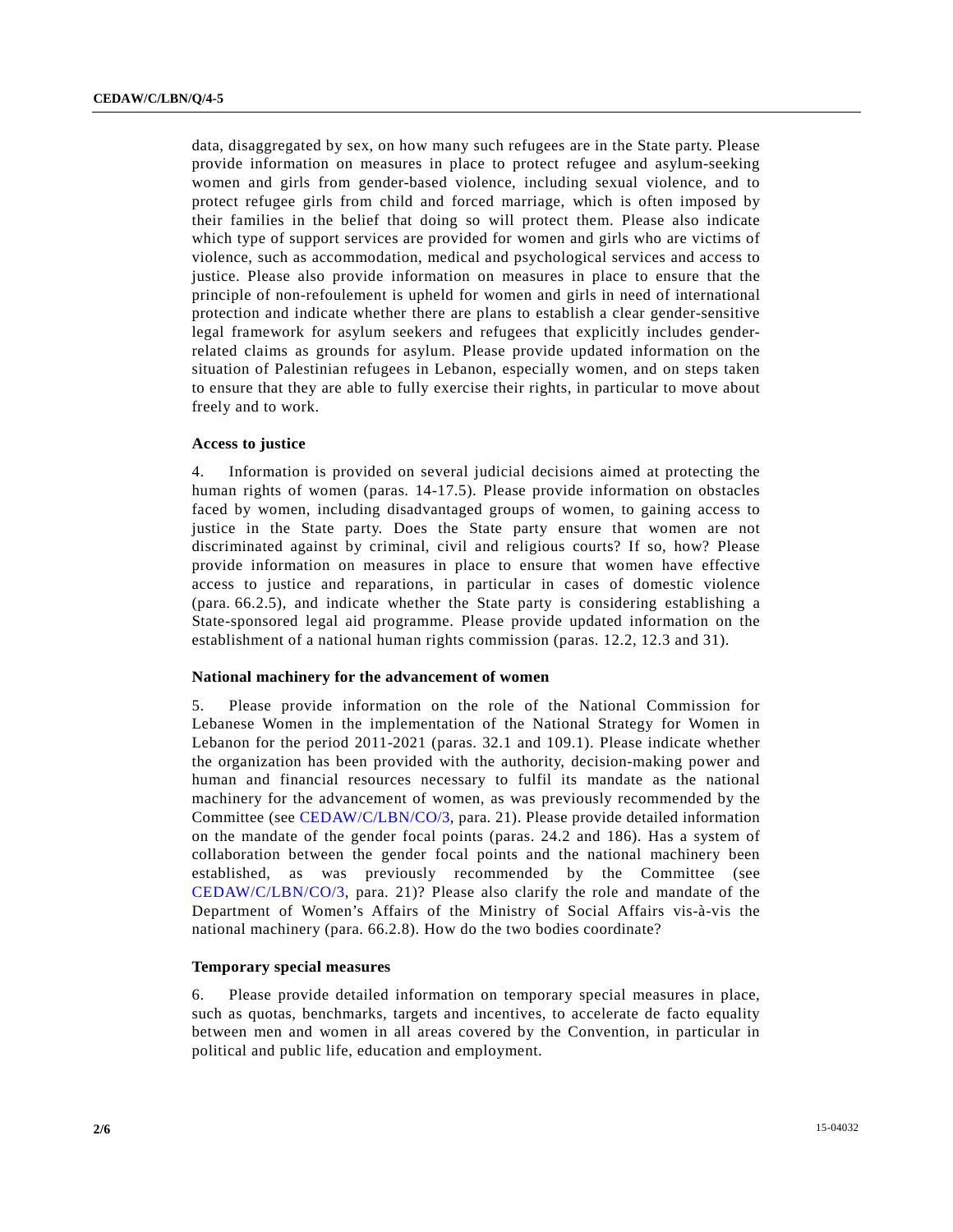#### **Stereotypes**

7. Mention is made of the coexistence among certain sectors of Lebanese society of a stereotyped image of women as mainly being child bearers alongside an increasing awareness among young Lebanese women of their human rights, demands by them for gender equality and initiatives undertaken by women's organizations to combat gender stereotypes (paras. 47-47.2). No mention is made, however, of the measures taken by the State party, in line with article 5 of the Convention, to modify deeply entrenched patriarchal attitudes that exacerbate the subordinate role of women in the family and in society. Please provide information in this regard.

#### **Violence against women**

8. It is indicated that at least one woman is killed in the State party every month as a result of persistent and escalating domestic violence (para. 63). Please provide data on the number of cases reported from 2010 to 2014, including the number of convictions and sentences imposed. Please provide information on measures taken by the State party to effectively prevent domestic violence and gender-related killings, including femicide and crimes committed in the name of so-called honour. Please provide more detailed information about the shelters available to women who are victims of violence, in particular the regulations relating to their management and their collaboration with the authorities (para. 66.3.3).

9. Please clarify whether the bill to protect women from domestic violence has been adopted (paras. 11, 23.2, 66.1 and 156). Please also specify whether it has been revised to ensure that it includes a definition of violence that covers all forms of violence against women, including marital rape and crimes committed in the name of so-called honour. What type of protective measures are envisaged therein?

#### **Trafficking and exploitation of prostitution**

10. A number of legal lacunae in the anti-trafficking legislation (Law No. 164/2011), as well as challenges in its implementation, are highlighted (para. 86). Are there plans to amend the legislation in order to strengthen its penal and protective provisions (para. 87)? Please provide updated data, disaggregated by sex, age and nationality, on the number of victims of trafficking in the State party, indicating whether the victims were trafficked for labour or sexual exploitation purposes. Please also indicate the number of cases investigated, prosecutions pursued and sentences imposed under the current law. Please provide information on attention being paid to disadvantaged groups of women such as refugees and migrant workers.

11. Please provide information on steps taken to review the laws and related decrees, regulations and ordinances that facilitate the sexual exploitation of women, such as the artiste visa scheme. Please also indicate steps taken to stop treating women engaged in prostitution as criminals.

#### **Participation in political and public life**

12. It is indicated that the low participation of women in political and public life, including at the decision-making level, is due to the prevailing sectarian political system and a dominant patriarchal culture in the State party (para. 111). Please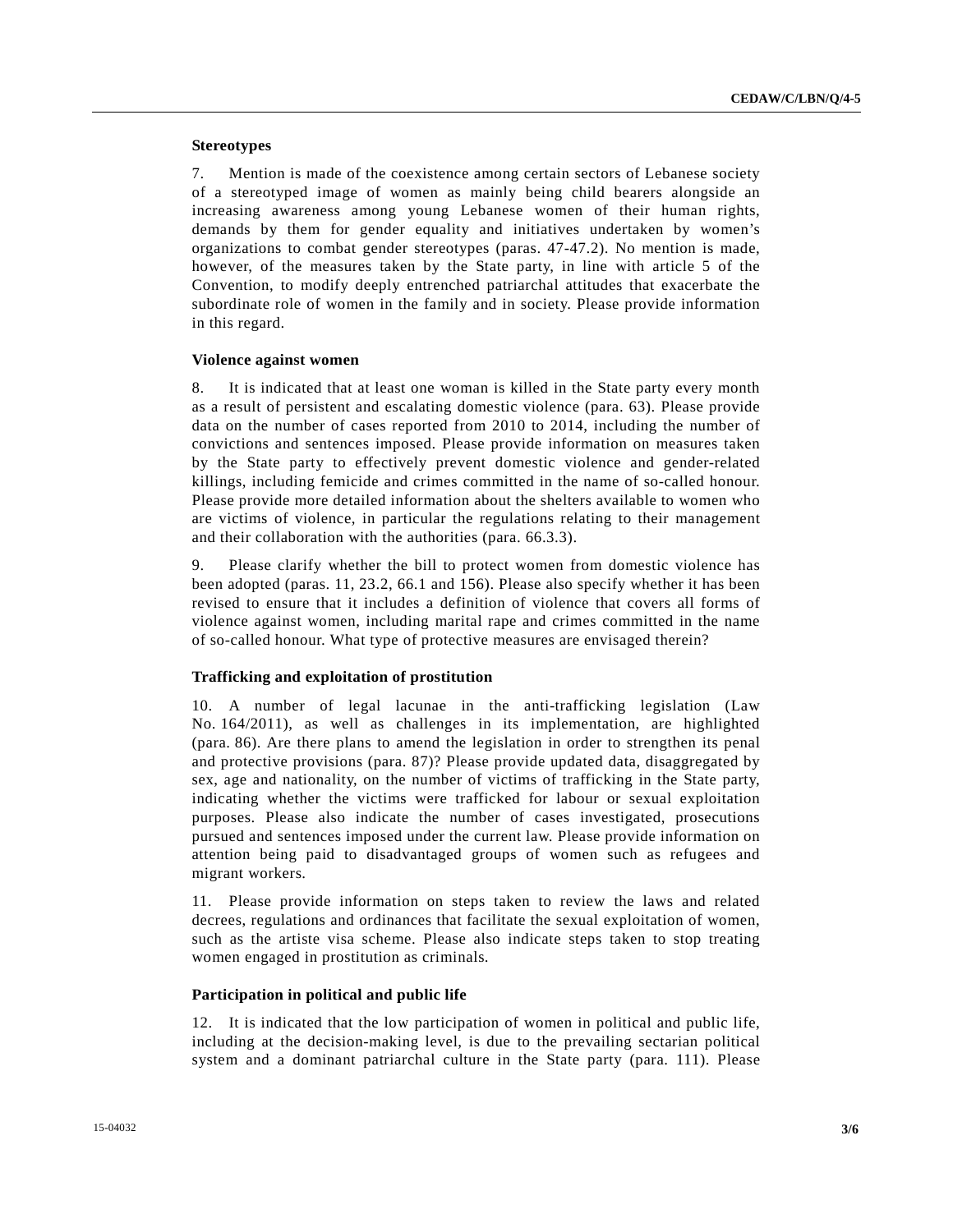provide information on measures taken to address those obstacles to the advancement of women and also to enhance the capacity of women and encourage their participation in political and public life. Please also provide information on measures taken to ensure that the personal status laws and civil law relating to name, residency area and sect do not interfere with women's rights to run in municipal or parliamentary elections (paras. 211.1-211.2). Please provide updated information on any progress to overcome the challenges mentioned in paragraphs 35 to 37 to incorporating a 30 per cent quota for women into the electoral bill. What is the status of the bill? Please also provide information on steps being taken to ensure the full implementation of the 20 per cent quota contained in the municipal electoral legislation.

#### **Nationality**

13. It is indicated that, on 14 November 2012, a ministerial committee formed to study proposals to amend the Nationality Law recommended that Lebanese women should not be granted the right to pass on their nationality to their children and foreign husbands (paras. 44 and 114.2). Please provide information on any progress with respect to amending the Nationality Law in the light of the study submitted on 4 March 2013 by the National Commission for Lebanese Women to the Presidency of the Council of Ministers (para. 114.2). Please also indicate any steps taken by the State party to withdraw its reservation to article 9 (2) of the Convention.

#### **Education**

14. It is indicated that dropping out of school is a phenomenon that emerges at the intermediate and secondary stages of schooling (para. 128.1). Please provide information on research undertaken to highlight the causative factors, in particular for girls and young women, and on measures taken to tackle the issue and retain girls in school. Please provide detailed information on the steps taken by the Centre for Educational Research and Development to actually remove gender stereotypes from schoolbooks and school curricula (para. 24.1).

15. Please provide information on steps taken to develop and implement national strategies and action plans aimed at encouraging the diversification of the educational choices of girls and boys and to curb gender segregation (paras. 129, 129.2.3 and 129.3). Please describe steps taken in collaboration with the private sector to develop a market need-based, gender-sensitive career guidance programme. Please provide information on measures taken to adopt a strategy to curb women's illiteracy (para. 137).

#### **Employment**

16. Please provide information on steps taken to provide working women with the necessary support services and to promote the concept of shared family responsibility in order to enable women to combine family and work life (para. 152). Please also indicate measures in place to facilitate women's access to the formal labour market as well as steps taken to ensure equality between women and men in employment (ibid.). Please provide information on any progress aimed at amending the Labour Law and relevant legislation to incorporate a provision prohibiting and criminalizing sexual harassment in the workplace (paras. 140.2 and 144.1).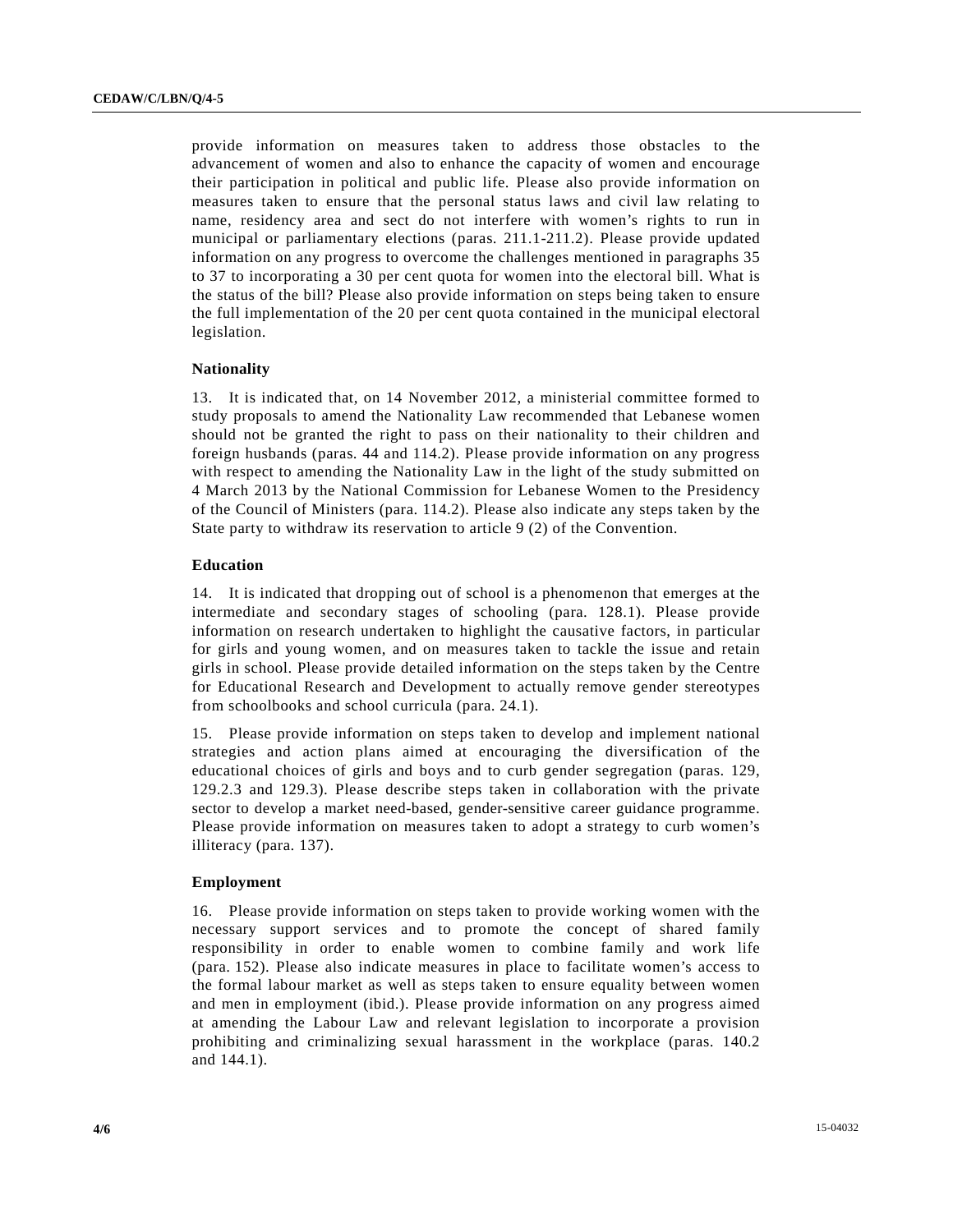#### **Women domestic migrant workers**

17. It is indicated that, by the end of 2012, there were 141,738 women domestic migrant workers in the State party (paras. 90.2 and 250) and that measures are in place aimed at improving the situation of those workers, such as the adoption of a standard employment contract (para. 254.1). Please provide information on measures in place to ensure that women domestic migrant workers sign the same contract in their countries of origin (issued by recruitment agencies) and in Lebanon and that the contract is in a language that they understand (para. 260). Please provide further information on steps taken to adopt legislation regulating domestic workers, including migrant domestic workers, that is in line with international human rights standards. Please comment on indications that, on 27 January 2015, the Ministry of Labour publicly rejected an initiative by the National Federation of Labour Unions to establish a domestic workers union.

18. It is acknowledged that women migrant domestic workers are subjected to violence and abuse by their employers (para. 17.5). Please comment on information received indicating that they do not file complaints against their employers owing to fear of countercharges and detention, restrictive visa policies and lack of judicial support. What measures are in place to prevent employers from abusing women domestic migrant workers? Please provide information on specific steps taken by the State party to ensure that women domestic migrant workers are aware of their rights and have access to legal aid and to effective legal recourse in criminal and civil courts (ibid.).

#### **Health**

19. Please provide information on steps taken to bridge the disparities in delivering health services to women (para. 161) and to ensure that good-quality health services, including sexual and reproductive health services, are provided to the largest possible segment of women in the State party. Please specify the medical circumstances under which abortion is allowed by national legislation and the implementation status thereof (para. 154). Please also provide an estimate of the number of unsafe abortions carried out annually in the State party (para. 168.3). Please indicate the number of women who have been held in detention and sentenced for having undergone an abortion in the State party within the reporting period, including information on the length of such detention (para. 154).

#### **Marriage and family relations**

20. The State party acknowledges that the plurality of legal systems regulating marriage and family relations discriminate against women and that the degree of discrimination varies according to the applicable legal system, which depends on one's sect (para. 210). It also indicates that discrimination in marriage and family relations has a negative impact on women's other human rights, owing to the prevalence of deeply patriarchal attitudes in the State party (para. 211). Please provide updated information on the status of the bill presented by the Minister of Justice in January 2014 to introduce and regulate optional civil marriage (para. 208.1). Please indicate whether the joint parliamentary committee has analysed the proposal for a civil personal status code, submitted to it on 18 March 2011 (para. 203.2). What other efforts are envisaged to ensure that Lebanese women and men who belong to any sect are able to conclude a civil marriage in the State party?